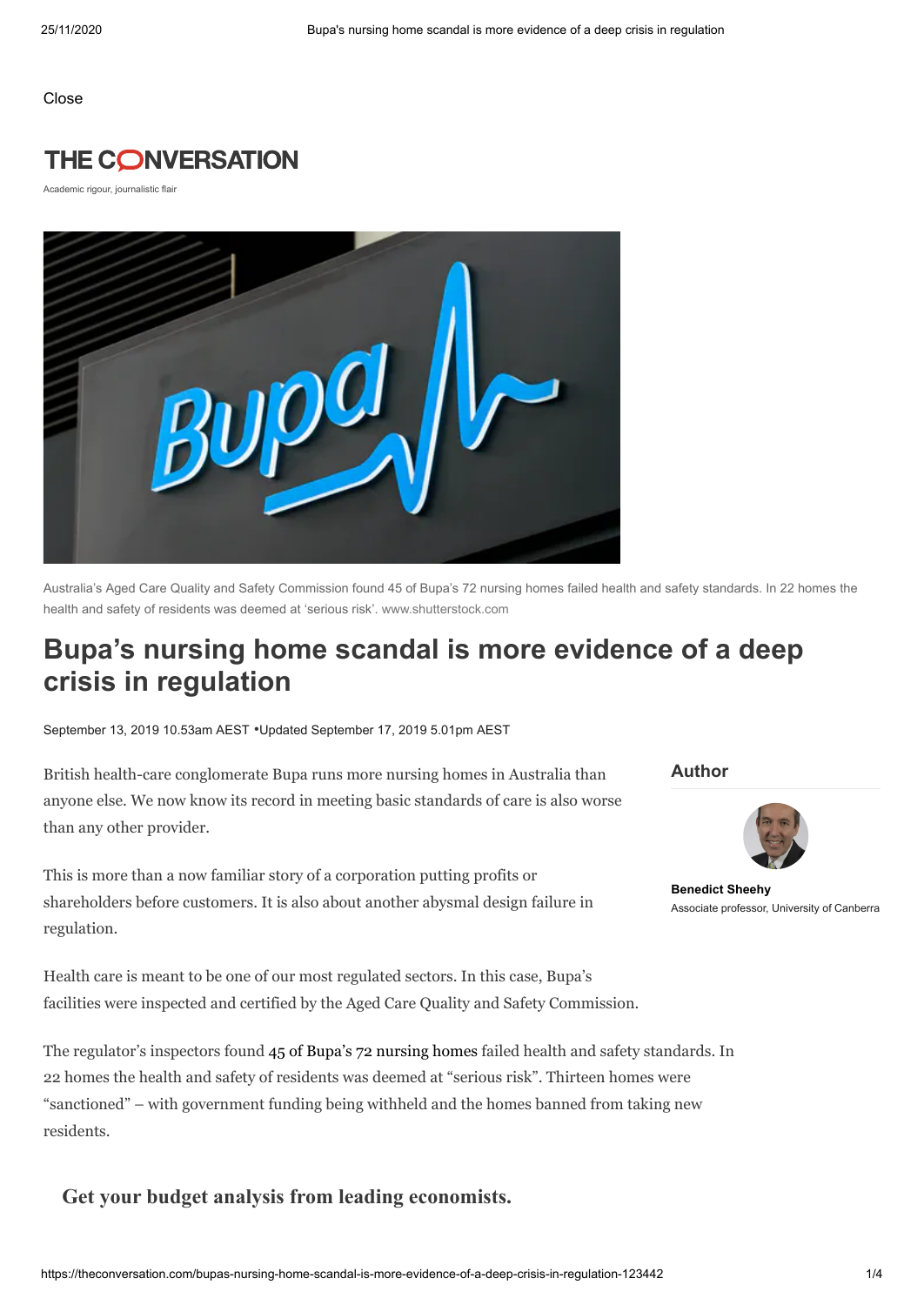**Sign up for newsletter**

Yet none of this appears to have spurred Bupa's management into action, [according](https://www.theguardian.com/australia-news/2019/sep/12/something-is-wrong-at-the-top-how-bupas-aged-care-homes-hit-rock-bottom) to media reports. Flurries of inspection reports and written warnings over months and years only underlined that the regulatory tiger, even if it had teeth, had a very soft bite.

#### **Responsive regulation**

We have seen examples of equally insipid regulation in other areas. In the building sector, for example, a range of regulatory flaws including outsourced building [certification](https://theconversation.com/there-are-lessons-to-be-drawn-from-the-cracks-that-appeared-in-sydneys-opal-tower-but-they-extend-beyond-building-certification-109428) have led to shoddily built and dangerous apartment construction.

## *Read more: Box-ticking building [regulations](https://theconversation.com/box-ticking-building-regulations-leave-tower-blocks-prone-to-disaster-but-residents-can-fight-back-98183) leave tower blocks prone to disaster – but residents can fight back*

In the financial sector, the banking royal commission castigated the industry regulators – the Australian Securities and Investments Commission and the Australian Prudential Regulatory Authority – for their unwillingness to enforce rules.

"The conduct regulator, ASIC, rarely went to court to seek public denunciation of and punishment for misconduct," noted royal [commissioner](https://www.smh.com.au/business/banking-and-finance/weak-watchdog-slammed-for-reluctance-on-enforcement-20180927-p506fx.html) Ken Hayne. "The prudential regulator, APRA, never went to court."

This failure is due to more than individual agency shortcomings. It's an unintended consequence of the design of "responsive regulation" – the system that has superseded command-and-control regulation over the past three decades.

Responsive regulation was popularised by Australian sociologist John Braithwaite and American law professor Ian Ayres in the early 1990s. It was intended to overcome the pitfalls of the command-andcontrol model, which involved regulators employing large numbers of inspectors to look for noncompliance.

From about the 1970s it had become increasingly evident this model wasn't working. It was also very expensive. Consider, for example, the cost of having fire and health and safety inspectors visit every single building site, particularly when most builders were doing the right thing. The cost and intrusiveness of the system fuelled calls to do away with regulation .

#### **Too big to fail**

Ayers and Braithwaite saw their model as a way forward. "Responsive regulation is not a clearly defined program or a set of prescriptions concerning the best way to regulate," they [explained.](http://johnbraithwaite.com/wp-content/uploads/2016/06/Responsive-Regulation-Transce.pdf) "On the contrary, the best strategy is shown to depend on context, regulatory culture and history."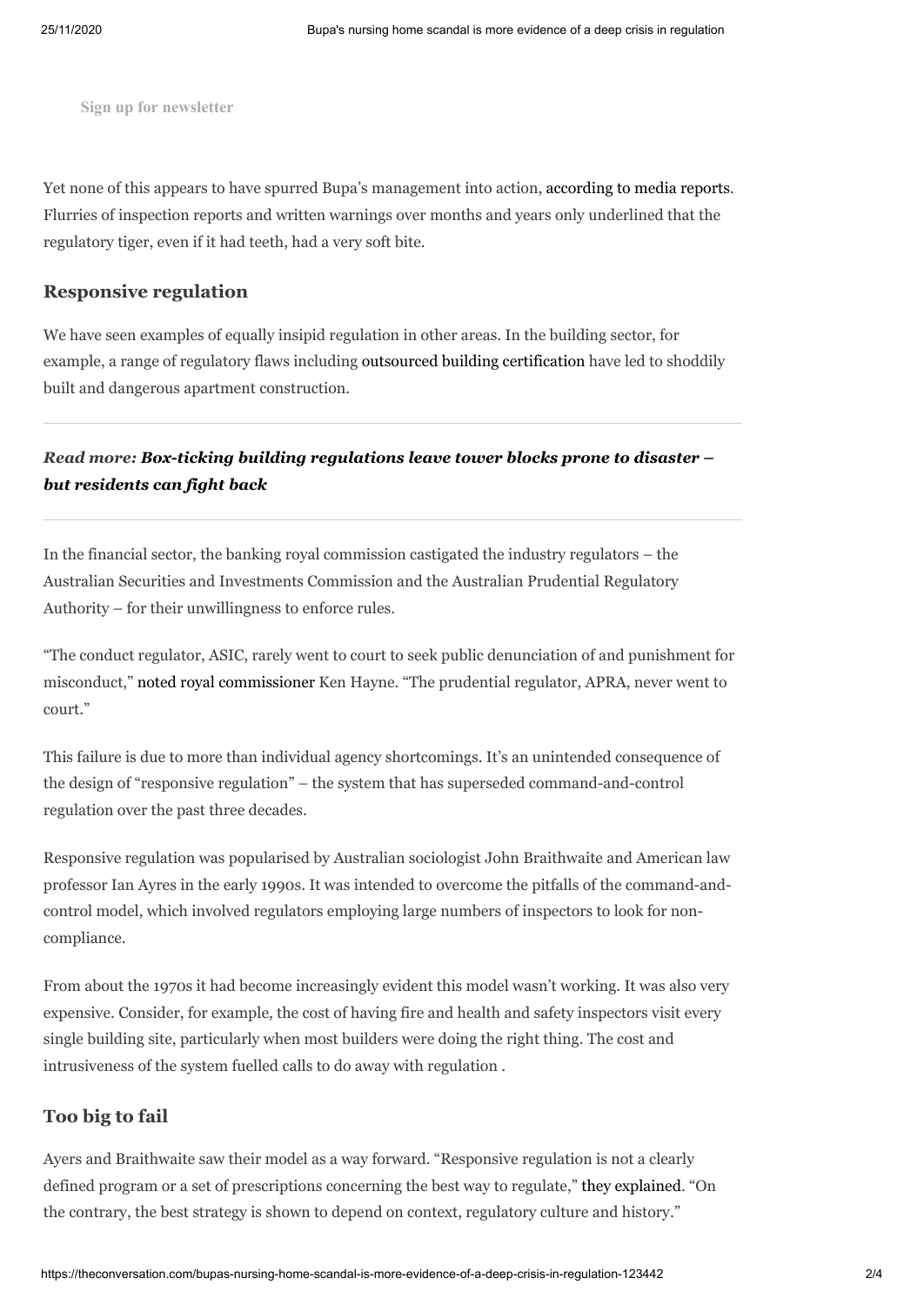Responsive regulation assumes that in most cases the enterprises being regulated are interested in compliance and will respond to light-touch directives. It assumes that often compliance failures are due to ignorance or inadequate procedures. Its approach is to give parties a chance to amend their ways.

But there's a potentially huge flaw in the responsive regulation model. What happens when an organisation is so large it is deemed too big to fail, or deems itself so?



Figure 2.1. Example of an enforcement pyramid. The proportion of space at each layer represents the proportion of enforcement activity at that level.

How Ian Ayres and John Braithwaite conceived the enforcement pyramid in responsive regulation. The problem now seems to be that regulators want to stop halfway. [Responsive Regulation: Transcending the Deregulation Debate](http://johnbraithwaite.com/wp-content/uploads/2016/06/Responsive-Regulation-Transce.pdf)

This seems to have been the case with a number of financial companies whose misdeeds were exposed by the banking royal commission. It seems it might have been the case with Bupa.

In such cases, because of the timidity of the regulator or the confidence of the enterprise, the warnings might just go on and on. The company continues to book its profits – which may well eclipse any penalty it might have to pay if crunch time does ever come.

#### **Markets have their limits**

This design flaw highlights a more fundamental problem with governments positioning themselves as rule makers and leaving the rest to the "market".

https://theconversation.com/bupas-nursing-home-scandal-is-more-evidence-of-a-deep-crisis-in-regulation-123442 3/4 Markets are designed to facilitate exchange on the basis of profits. The profit motive means market participants look for the lowest-cost option. In aged care this means paying the lowest possible wages,